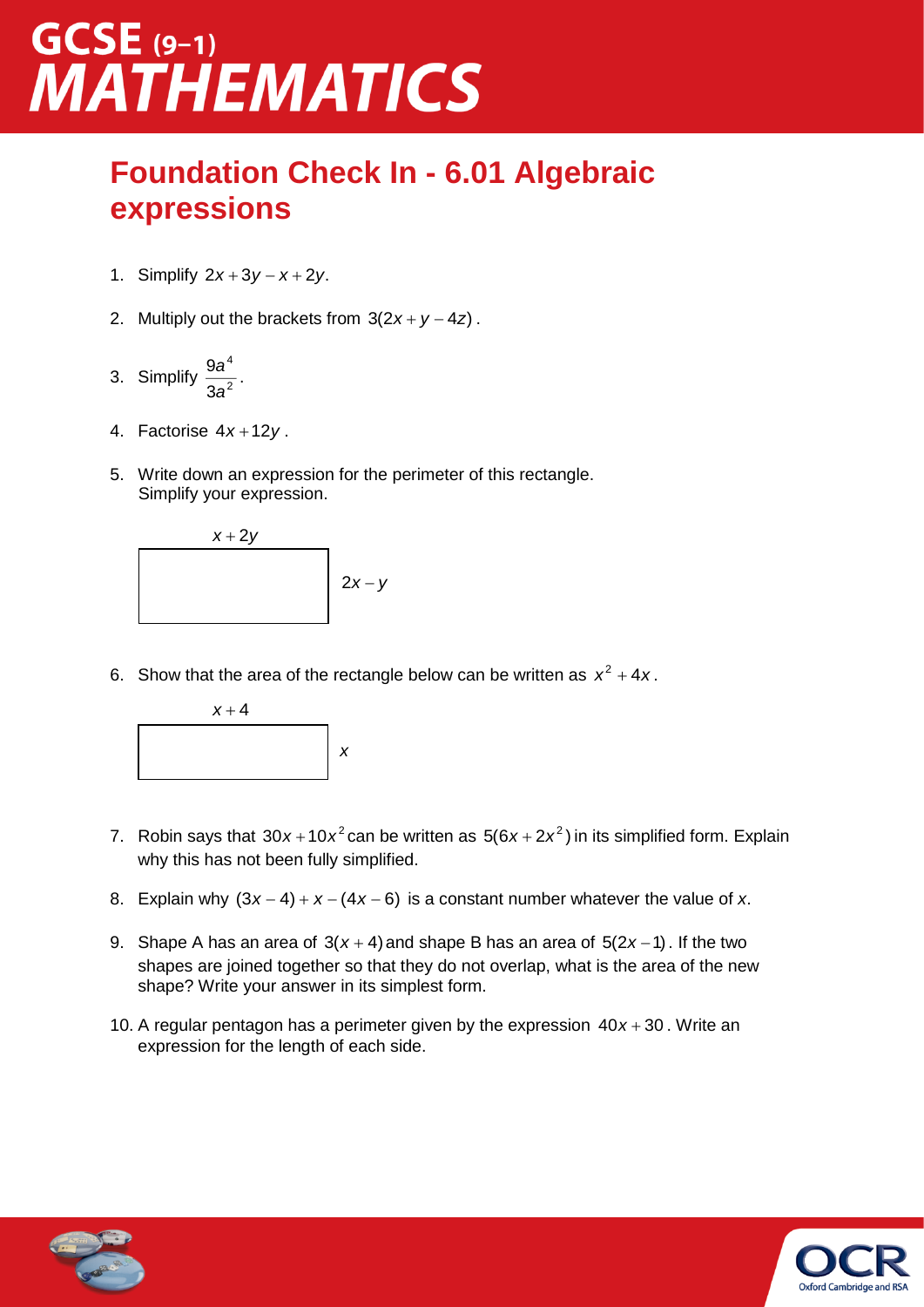# GCSE (9-1)<br>MATHEMATICS

### **Extension**

A  $3 \times 3$  magic square is a square grid with each row and column having  $3$  cells. The sum of each row, each column and each diagonal adds to the same number.

Complete this magic square.

| $3x+2y$ | $-(2x+3y)$ | $4y - x$ |
|---------|------------|----------|
| $3y-4x$ |            |          |
|         | $2x+5y$    |          |



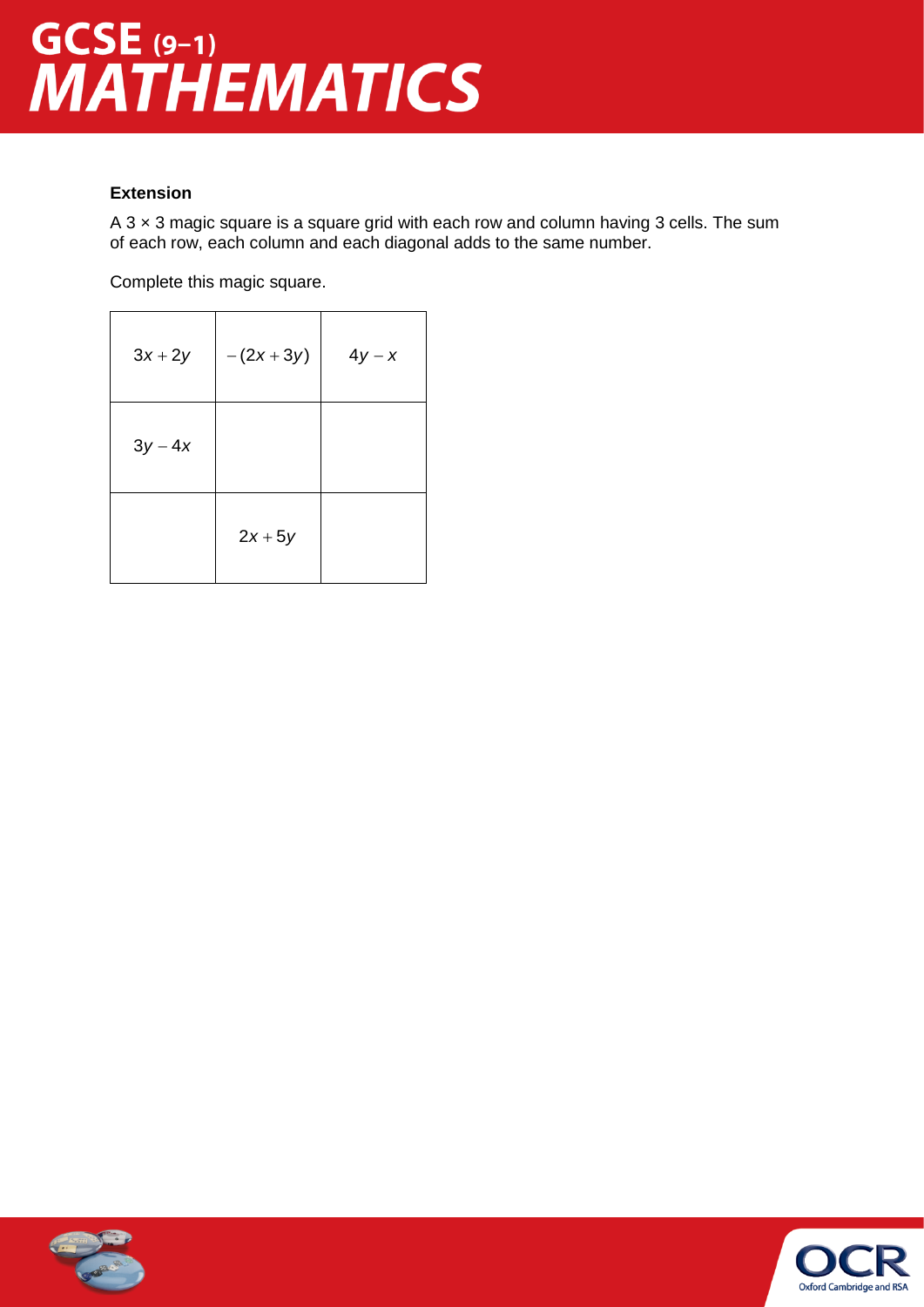## GCSE (9-1)<br>MATHEMATICS

### **Answers**

- 1.  $x+5y$
- 2. 6*<sup>x</sup>* 3*y* 12*<sup>z</sup>*
- 3. 2 3*a*
- 4.  $4(x+3y)$
- 5.  $2(3x+y)$
- 6.  $x(x+4) = x^2 + 4x$
- 7. Factorises fully to  $10x(3 + x)$ .
- 8. Independent of *x* because the expression simplifies to 2 with no *x* term.
- 9.  $13x + 7$
- 10.  $8x + 6$

#### **Extension**

| $3x+2y$  | $-(2x+3y)$ | $4y - x$ |
|----------|------------|----------|
| $3y-4x$  | У          | $4x - y$ |
| $x - 2y$ | $2x+5y$    | $-3x$    |



We'd **like to know you want to know you we** produce. By clicking on the 'Like' or 'Dislike' button  $\Box$   $\Box$  ire that our resources work for you. When the email template pops up please and a senate additional comments if you wish and then just click 'Send'. Thank you.

#### **OCR Resources**: *the small print*

OCR's resources are provided to support the teaching of OCR specifications, but in no way constitute an endorsed teaching method that is required by the Board, and the decision to use them lies with the individual teacher. Whilst every effort is made to ensure the accuracy of the content, OCR cannot be held responsible for any errors or omissions within these resources. We update our resources on a regular basis, so please check the OCR website to ensure you have the most up to date version.

© OCR 2015 - This resource may be freely copied and distributed, as long as the OCR logo and this message remain intact and OCR is acknowledged as the originator of this work.

OCR acknowledges the use of the following content: Maths and English icons: Air0ne/Shutterstock.com